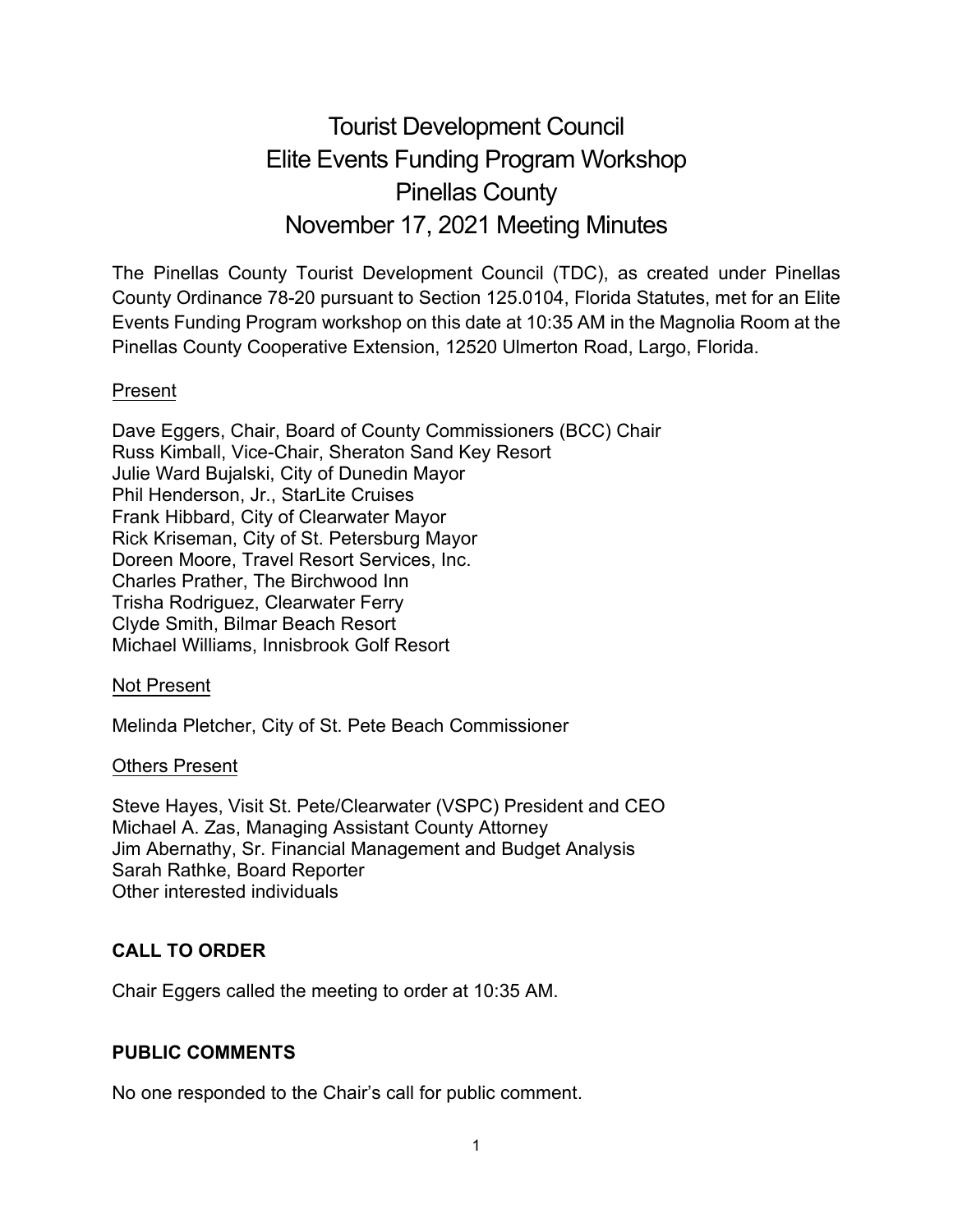## **ELITE EVENTS FUNDING PROGRAM**

Mr. Hayes indicated that staff is seeking the Council's guidance regarding the key areas of the Elite Event Funding Program guidelines in order to improve the program; and that he anticipates that recommendations for potential changes based on today's discussion will be brought back to the Council at the December TDC meeting, with the final guidelines document prepared for January; whereupon, discussion ensued concerning the following and other topics pertaining to the guidelines and the program:

- Defining a "cultural heritage" event
- Funding categories and criteria
- Importance of the overall event impact vs. generated room nights
- Funding limitations
- History of the guidelines
- Current application process and review challenges
- Importance of supporting and creating an additional category for new events
- Defining "elite event"
- Limiting the number of events per city

Mayor Kriseman suggested to the Board that the definition of "cultural heritage" be changed, since it is an ambiguous phrase. He indicated that the "Cultural Heritage Event" category actually pertains to events which have an impact on the community, but may not fit under the definition of "cultural heritage". Mayor Bujalski echoed his statement and related that many events have a positive impact on the community and attract day trippers, but do not generate the room nights required under the category, and some members concurred.

Attorney Zas indicated that it is possible to reinstitute a sunsetting clause in the guidelines in order to free funding for other events; and that the guidelines could provide an "up to" funding amount in the recommendations, giving staff leverage to negotiate marketing benefits. He underscored that the goal of the program and the associated statute is to attract tourism; and that "room nights" requirement is a measure of that, noting that the "Cultural Heritage Event" category does not have that requirement; whereupon, discussion continued regarding the application review and evaluation process, funding criteria, and related matters, and Mr. Hayes provided input.

Chair Eggers and Mayor Bujalski emphasized the importance of spreading the funding to small city events, and Mr. Henderson recalled the history of the program and the Board's previous reasonings for the current guidelines.

Mr. Prather noted the challenges in the application and review process, indicating that the Firestone Grand Prix of St. Petersburg event organizers have expressed that it is